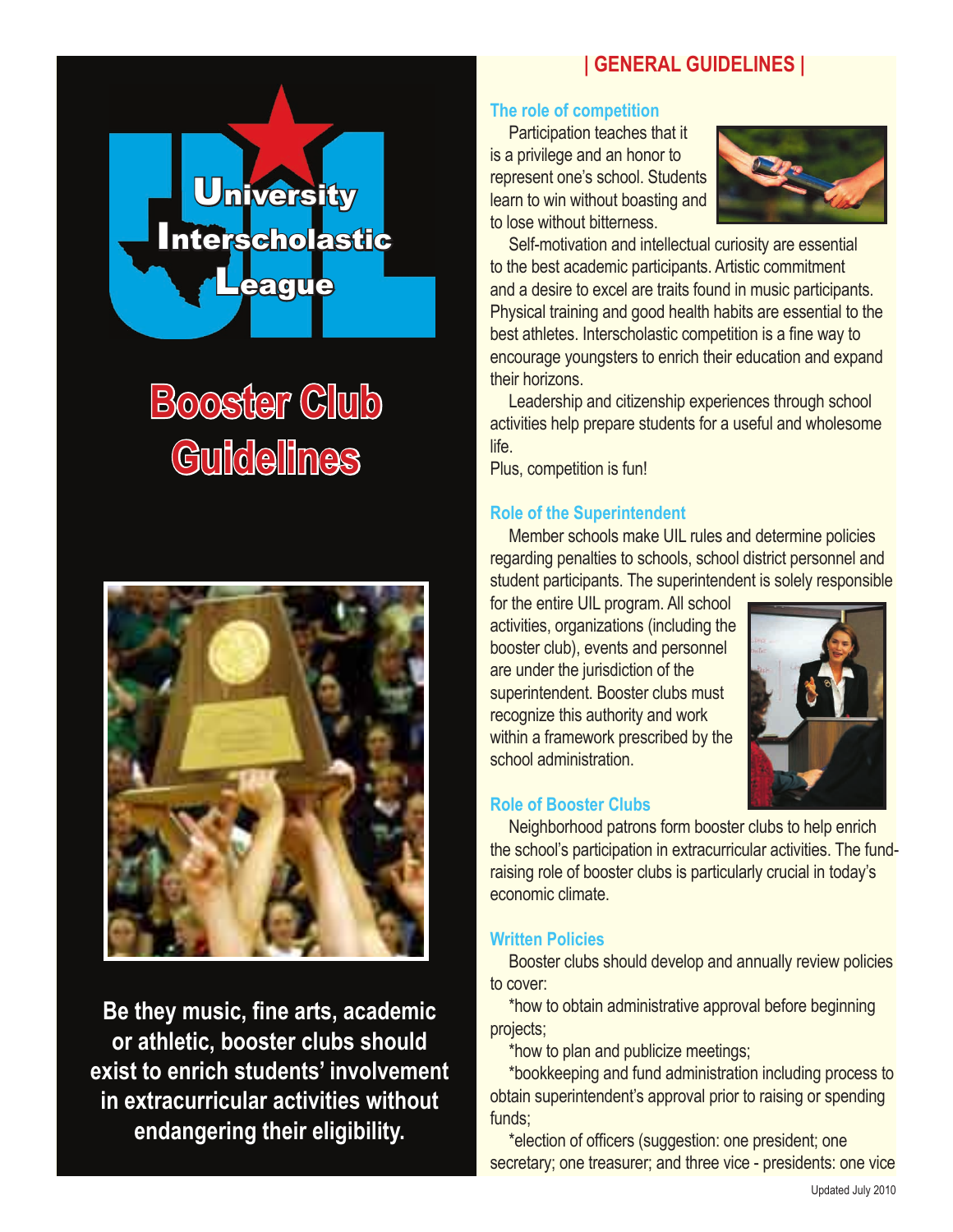president to oversee fall, winter and spring sports);

\*taking, distributing and filing minutes;

\*public communication;

\*proper interaction with fine arts directors and academic and athletic coaches through the lines of authority as established by the school board;

\*a sportsmanship code governing behavior of booster club members and fans at contests, treatment of officials, guests, judges, etc.; and

\*plans to support the school regardless of success in competition, keeping the educational goals of competition at the forefront of all policies.

#### **Relationship with the school**

The superintendent or a designee who does not coach or direct a UIL contest has approval authority over booster clubs and should be invited to all meetings. All meetings should be open to the public.

\*Booster clubs do not have authority to direct the duties of a school district employee. The scheduling of contests, rules for participation, methods of earning letters and all other criteria dealing with inter-school programs are under the jurisdiction of the local school administration.

\*Minutes should be taken at each meeting and kept on file at the school.

\*School administration should apprise booster clubs of all school activities.

\*Booster clubs should apprise school administrators of all club activities.

\*Periodic financial statements itemizing all receipts and expenditures should be made to the general club membership and kept on file at the school.

# **FIN | CLUB FINANCES |**

### **Fundraising | Spending | Stipends | Gifts to Coaches**

Money given to a school cannot be earmarked for any particular expense. Booster clubs may make recommendations, but cash or other valuable consideration must be given to the school to use at its discretion.

\*Fund-raising projects are subject to state law. Nonprofit or tax-exempt status may be obtained from the Internal Revenue Service.

\*Community-wide sales campaigns should be coordinated through the school administration to minimize simultaneous sales campaigns.

\*Sales campaigns should be planned carefully to insure that the projects provide dollar value for items sold, and that most of the money raised stays at home. Otherwise donations violating the athletic amateur rule. are often more rewarding than letting the major part of the

money go to outside promoters.

\*Fund-raising activities should support the educational goals of the school and should not exploit students. Activities and projects should be investigated carefully before committing the school's support.

\*Individuals who actively coach or direct a UIL activity should serve in an advisory capacity to the booster club and should not have control or signature authority over booster club funds, including petty cash or miscellaneous discretionary funds. Coaches wish-lists should have received prior approval from school administration before submission to boosters.

\*Coaches and directors of UIL academics, athletics and fine arts may not accept more than \$500 in money, product or service from any source in recognition of or appreciation for coaching, directing or sponsoring UIL activities. The \$500 limit is cumulative for a calendar year and is not specific to any one particular gift.

\*The district may pay a stipend, fixed at the beginning of the year, as part of the annual employment contract. The amount of the stipend can't depend on the success of a team or individual. In other words, a coach can't receive more money if a team or individual qualifies to region or state.

 \*Funds are to be used to support school activities. To provide such funding for non-school activities would violate UIL rules and the public trust through which funds are earned.

# **| ATHLETIC BOOSTERS |**

#### **Club restrictions**

Booster clubs cannot give anything to students, including awards. Check with school administrators before giving anything to a student, school sponsor or

coach. Schools must give prior approval for any banquet or get-together given for students. All fans, not just members of the booster club, should be aware of this rule. It affects the entire community.

\*Unlike music and academic booster clubs, athletic booster club funds shall not be used to support athletic camps, clinics, private instruction or any activity outside of the school.

\*Booster groups or individuals may donate money or merchandise to the school with prior approval of the administration. These kinds of donations are often made to cover the cost of commercial transportation and to cover costs for out-of-town meals. It would be a violation for booster groups or individuals to pay for such costs directly.

\*Individuals should be informed of the seriousness of

The penalty to a student-athlete is forfeiture of varsity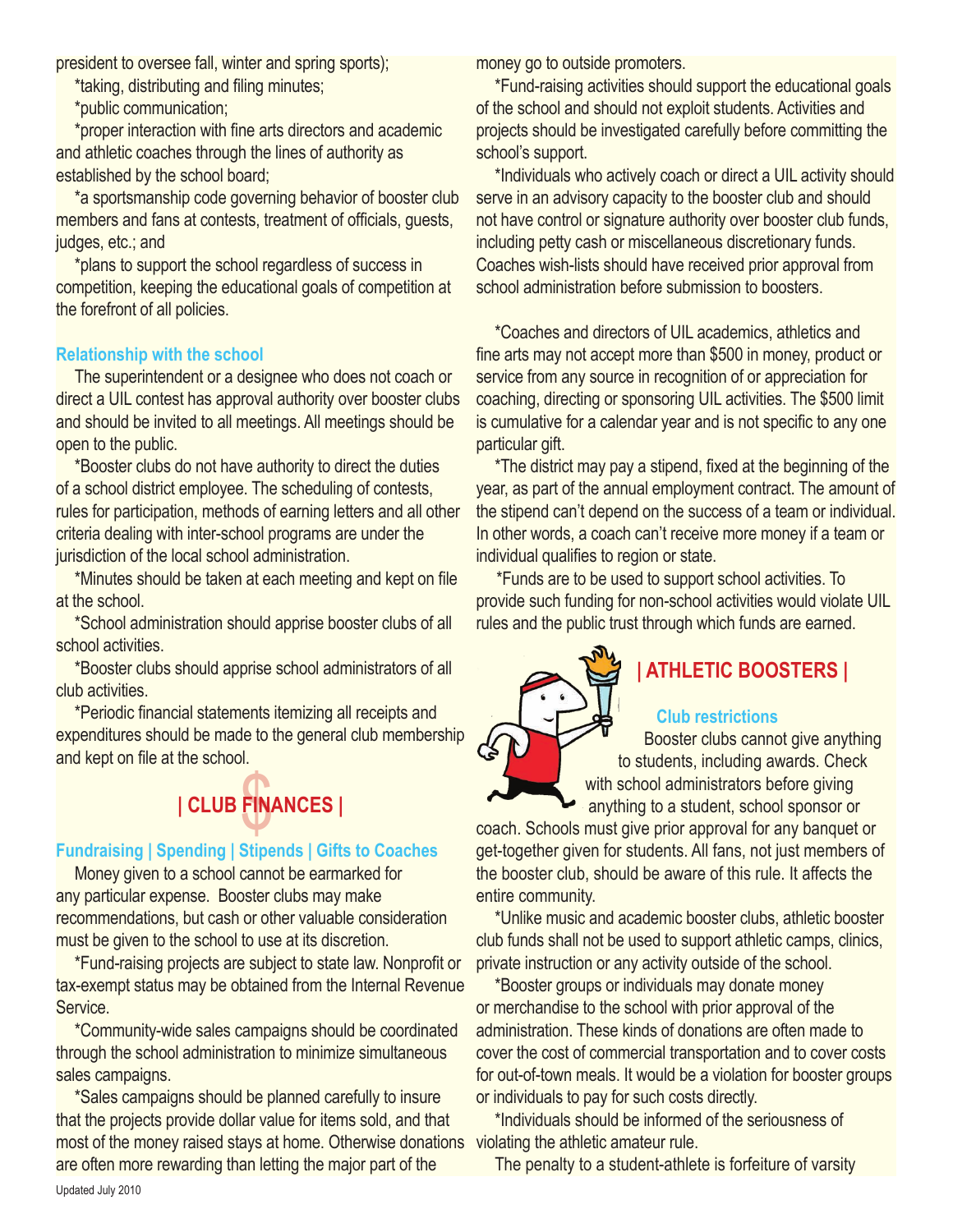athletic eligibility in the sport for which the violation occurred for one calendar year from the date of the violation. Student athletes are prohibited from accepting valuable consideration for participation in school athletics - anything that is not given or offered to the entire student body on the same basis that it is given or offered to an athlete. Valuable consideration is defined as tangible or intangible property or service including anything that is usable, wearable, salable or consumable. Local school districts superintendents have the discretion to allow student athletes to accept, from their fellow students, small 'goodie bags' that contain candy, cookies or other items that have no intrinsic value and are not considered valuable consideration.

\*Homemade "spirit signs" made from paper and normal supplies a student purchases for school use may be placed on the students' lockers or in their yards. Trinkets and food items cannot be attached. Yard signs made of commercial quality wood, plastic, etc. if not purchased or made by the individual player's parent, must be returned after the season.

\*The school may provide meals for contests held away from the home school. If the school does not pay for meals, the individual parents need to purchase their own child's food. Parents may purchase anything they wish for their own child but may not provide food for their child's teammates unless approved by the school. The school may also provide supplies for games and practices and transportation for school field trips. Students should pay admission fees during school field trips.

\*Parties for athletes are governed by the following State Executive Committee interpretation of Section 441 of the UIL Constitution & Contest Rules.

# **Official Interpretation of the UIL Athletic Amateur Rule, section 441 of the UIL Constitution and Contest Rules:**

## (a) VALUABLE CONSIDERATION SCHOOL TEAMS AND ATHLETES MAY ACCEPT:

1. Pre-Season. School athletic teams may be given preseason meals, if approved by the school.

2. Post-Season. School athletic teams may be given postseason meals if approved by the school. Banquet favors or gifts are considered valuable consideration and are subject to the Awards and Amateur Rules if they are given to a student athlete at any time.

3. Other. If approved by the school, school athletic teams and athletes may be invited to and may attend functions where free admission is offered, or where refreshments and/or meals are served. Athletes or athletic teams may be recognized at these functions, but may not accept anything, other than food items, that is not given to all other students.

## (b) ADDITIONAL VALUABLE CONSIDERATION THAT SCHOOL TEAMS AND ATHLETES MAY ACCEPT

Examples of additional items deemed allowable under this interpretation if approved by the school, include but are not limited to:

1. meals, snacks or snack foods during or after practices; 2. parties provided by parents or other students strictly for an athletic team

Local school district superintendents continue to have the discretion to allow student athletes to accept small "goodie bags" that contain candy, cookies or other items that have no intrinsic value and are not considered valuable consideration.

# **| ACADEMIC BOOSTERS |**

The rules for athletics are different than the rules for academics and music. Athletes are restricted by the Athletic Amateur Rule, which states that athletes cannot accept money or valuable consideration for participating in a UIL

sport or for allowing their names to be used in promoting a product, plan or service related to a UIL contest. Academics has no amateur rule. Journalism participants may work for a



newspaper and be paid. Actors may work summer stock and be paid. Students may win calculators and software for participating in invitational math contests.

UIL academic students are restricted by the Awards Rule. So, as a general practice, booster clubs should not give gifts or awards to students for their participation in UIL contests that count toward district, region or state standing. School booster clubs may raise money to purchase letter jackets, provided the funds are given to the school without designation to buy jackets for particular students and the school determines criteria for awarding the jackets. Parents may purchase jackets for their own children provided the school designates the student as being qualified to receive the jacket.

Booster Clubs may raise money to provide an annual banquet for academic participants and coaches.

With prior administrative approval, you may also:

 \*Purchase equipment for programs such as computers or software for yearbook or computer science;

\*Organize and chaperone trips and assist with expenses for travel to academic competitions or educational trips such as journalism conventions or speech tournaments. Booster club funds may be used to provide food and refreshments for students on these trips. A purely recreational trip to Six Flags